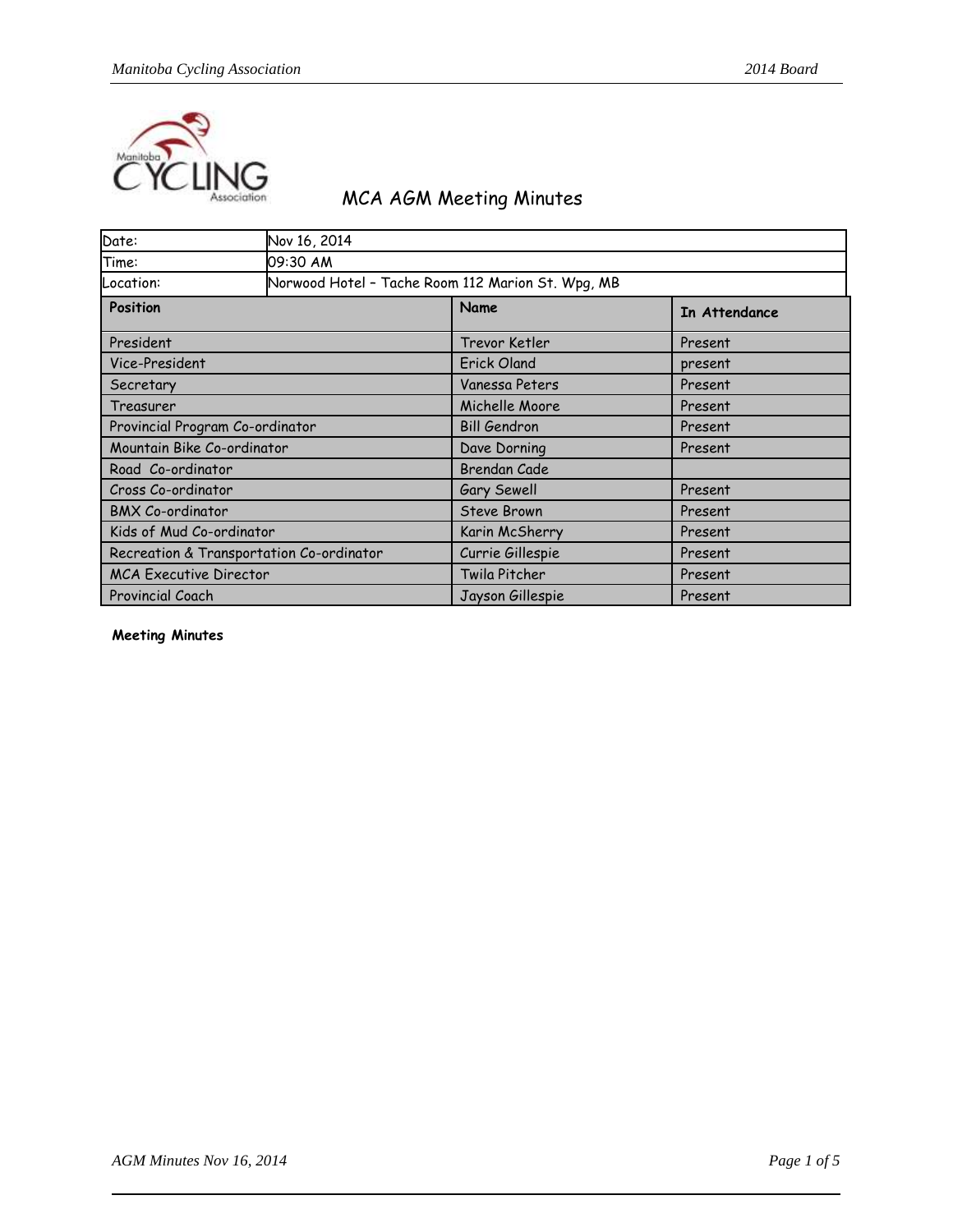| Item No. | Agenda Item                             | Presenter |
|----------|-----------------------------------------|-----------|
|          |                                         |           |
| Part 1   | 1. Call to Order 9:35am                 |           |
|          | Welcome<br>$\bullet$                    | Trevor    |
|          | Quorum is established<br>2.             | Ketler    |
|          | Approval of Agenda<br>3.                |           |
|          | Motioned: Gary                          |           |
|          | Seconded: Moni                          |           |
|          | Adopted                                 |           |
|          | 4. Approval of November 9, 2013 minutes |           |
|          | Motioned: Currie                        |           |
|          | Seconded: Don                           |           |
|          | Adopted                                 |           |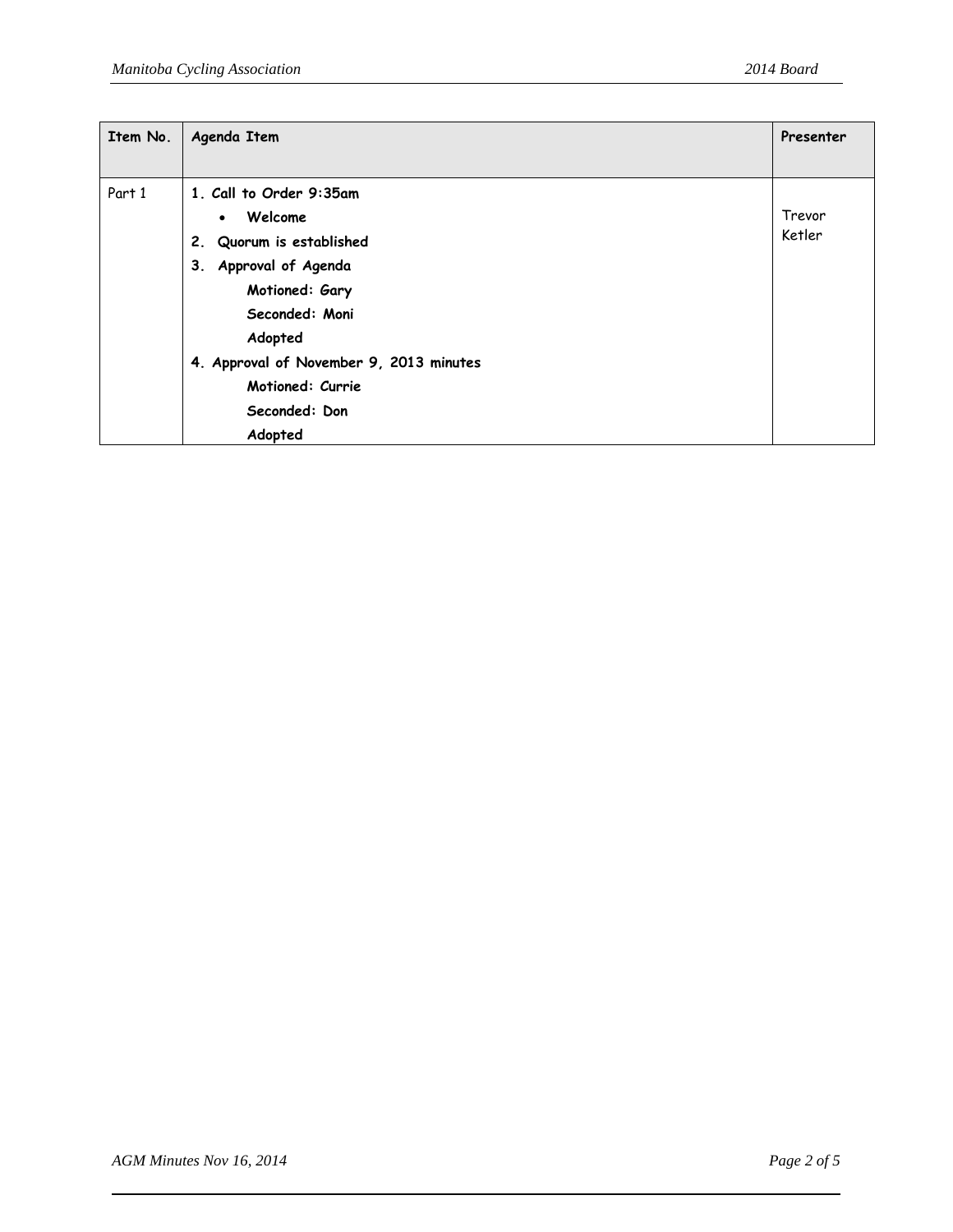| Item No.  | Agenda Item                                                                                                                                                                                                                                                                                                                                                                                                            | Presenter |
|-----------|------------------------------------------------------------------------------------------------------------------------------------------------------------------------------------------------------------------------------------------------------------------------------------------------------------------------------------------------------------------------------------------------------------------------|-----------|
| Part 2    |                                                                                                                                                                                                                                                                                                                                                                                                                        | Trevor    |
| (Current) | Board and Staff Reports (refer to booklet)<br>1.                                                                                                                                                                                                                                                                                                                                                                       | Ketler/   |
|           | President report (Trevor Ketler), presented<br>α.                                                                                                                                                                                                                                                                                                                                                                      | All       |
|           | BMX report (Steve Brown), presented<br>b.                                                                                                                                                                                                                                                                                                                                                                              |           |
|           | Cyclocross report (Gary Sewell), presented<br>c.                                                                                                                                                                                                                                                                                                                                                                       |           |
|           | It was asked weather or not the new timing system purchased by the<br>$\circ$<br>cyclocross committee could be used / rented by other disciplines. The<br>cyclocross committee will continue to discuss this option and how it can be<br>implemented.                                                                                                                                                                  |           |
|           | There was also a question about how the MCA committees function<br>$\circ$<br>independently and can own property separate from the MCA. This is something<br>that needs to be discussed further by the board and the discipline<br>committees. It was pointed out that this is why it is so imperative that all<br>clubs have a representative on each discipline committee to represent their<br>members effectively. |           |
|           | KOM Reports (Karin McSherry), presented<br>d.                                                                                                                                                                                                                                                                                                                                                                          |           |
|           | Mountain Bike report (Dave Dorning), presented<br>e.                                                                                                                                                                                                                                                                                                                                                                   |           |
|           | Members expressed the need to develop a trail maintenance strategy that<br>goes beyond what is currently in place as well as a possible connection with<br>IMBA.                                                                                                                                                                                                                                                       |           |
|           | Provincial program report (Bill Gendron), presented<br>f.                                                                                                                                                                                                                                                                                                                                                              |           |
|           | Recreation and Transportation report (Currie Gillespie), presented<br>g.                                                                                                                                                                                                                                                                                                                                               |           |
|           | Currie announced that he is planning to step down from his position in 2 years<br>$\circ$<br>and his currently looking for someone with a similar passion for this committee<br>to mentor.                                                                                                                                                                                                                             |           |
|           | It was also presented that starting next year there will be a 24/7 insurance<br>$\circ$<br>policy available for MCA members only.                                                                                                                                                                                                                                                                                      |           |
|           | Road report (Gary Sewell), presented<br>h.                                                                                                                                                                                                                                                                                                                                                                             |           |
|           | Gary announced that a new tiered sanctioning policy is in the works to make<br>sanctioning more flexible.                                                                                                                                                                                                                                                                                                              |           |
|           | Financial report (Michelle Moore), presented<br>Ť.                                                                                                                                                                                                                                                                                                                                                                     |           |
|           | Current health and membership (Twila Pitcher), presented<br>j.                                                                                                                                                                                                                                                                                                                                                         |           |
|           | The CCN summary report shows that in Manitoba 40% of our members are U19<br>which demonstrates a good potential for growth in our province. This can be<br>attributed to our KOM program.                                                                                                                                                                                                                              |           |
|           | The report also shows that Manitoba reflects the national average of 25%<br>$\circ$<br>female members and 75% males.                                                                                                                                                                                                                                                                                                   |           |
|           | In Manitoba 51% of members indicated their primary discipline as MTB-XC<br>$\circ$<br>(KOM related), CX got 13% and road got 33%                                                                                                                                                                                                                                                                                       |           |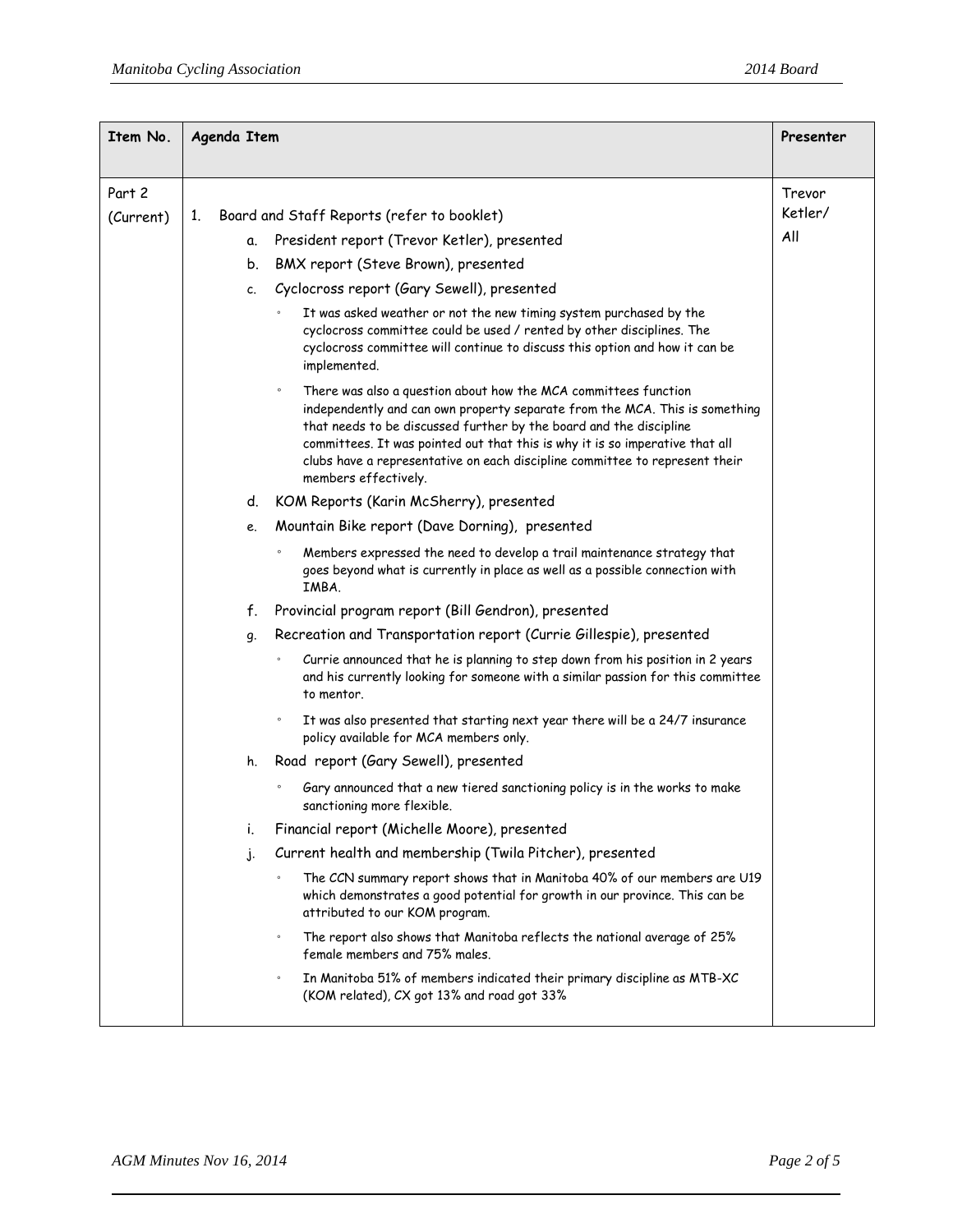| Item No. | Agenda Item                                                                                          |               |
|----------|------------------------------------------------------------------------------------------------------|---------------|
|          |                                                                                                      |               |
| Part 2   | Motion to approve year end Mar 31, 2014 Audited Financial report by Craig and Ross<br>$\mathsf{R}$ . | Trevor Ketler |
|          | (continued) Motioned: Currie                                                                         |               |
|          | Seconded: Don                                                                                        |               |
|          | Carried by show of hands                                                                             |               |
|          | Motion to appoint Craig and Ross as 2014-15 Auditor: Bill<br>Β.                                      |               |
|          | Seconded: Dave                                                                                       |               |
|          | Carried by show of hands                                                                             |               |